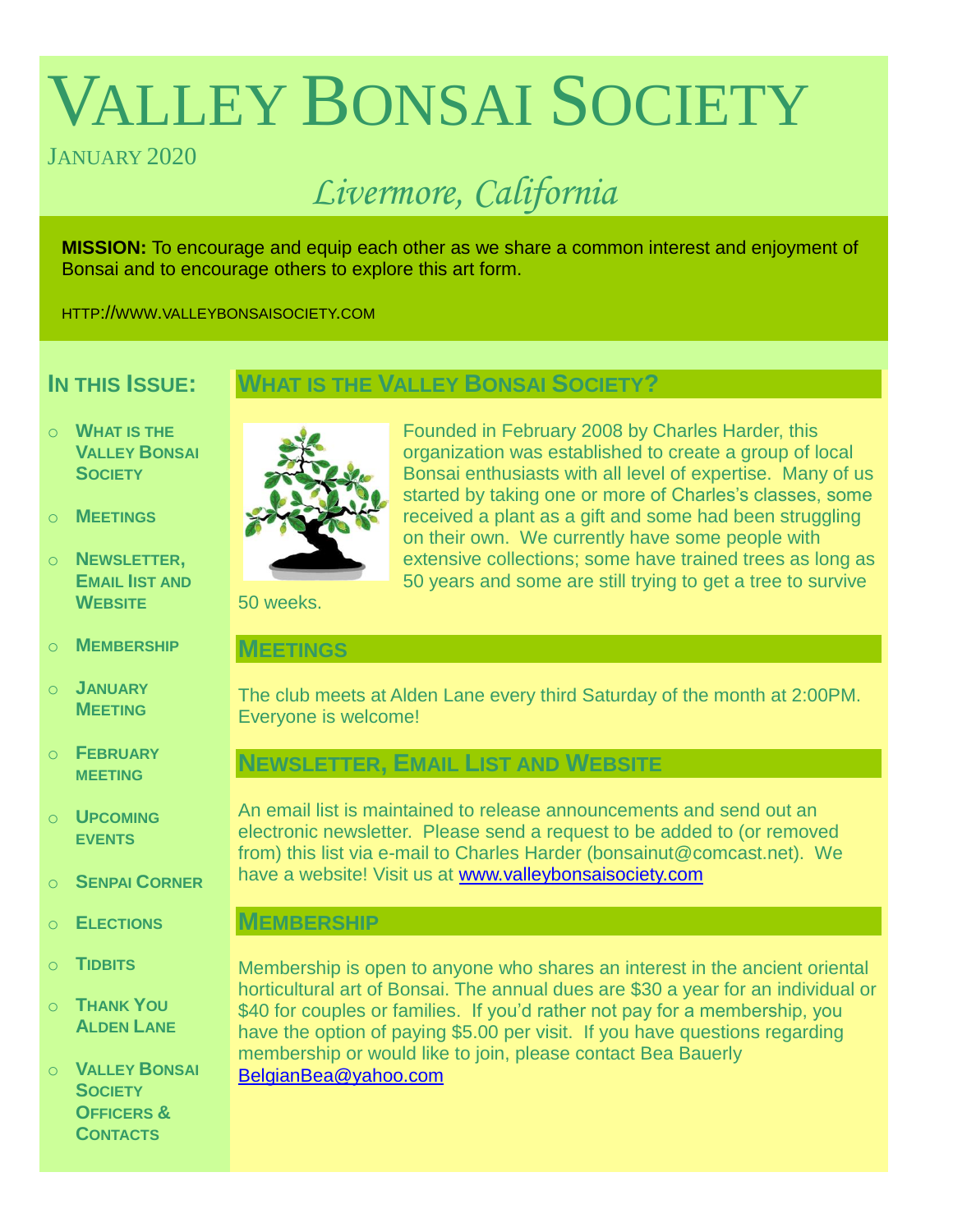## **JANUARY MEETING**

At our January meeting, we covered wiring techniques. The attending members each got a small stone pine that I picked up on sale from a shopping cart. They did not look too healthy, but it did provide us an opportunity to practice. For those who received one of these little trees, do not be disappointed if they do not make it, since we do not know how well they were taken care of before we got a hold of them.

#### **FEBRUARY MEETING**

Our February meeting will be our annual soil meeting. I will as usual bring the raw materials needed to make up the majority of our bonsai soil. It will be available for \$5 per gallon, so bring your bags and buckets and stock up for the year. If you cannot make it, let me know and I will make alternate arrangements.

#### **UPCOMING EVENTS**

#### **February 15 and 16, 2020 Oakland, California**

Annual Bonsai Garden at Lake Merritt Mammoth Auction & Sale will be held on Saturday, February 15 and Sunday, February 16, 2020 at 666 Bellevue Ave., Lakeside Park Garden Center in Oakland. You are invited to the biggest auction and sale of bonsai, pre-bonsai, pots, books, stands, art, and jewelry. It is a giant fundraiser with all proceeds going to support the Bonsai Garden at Lake Merritt. Saturday auction preview starts at Noon with auction starting at 1:00 p.m. Sunday sale 9:00 a.m. to 4:00 p.m., vendors, plant sale, and much more. Purchase your bonsai needs. For further information, contact George Haas, at [gwhaas@comcast.net](mailto:gwhaas@comcast.net) or visit web site [bonsailakemer](https://www.bonsailakemerritt.com/)[ritt.com.](https://www.bonsailakemerritt.com/)

#### **March 28 – 29, 2020 San Jose, California**

**San Jose Betsuin Bonsai Club**: 49th Annual Spring Exhibit at the San Jose Buddhist Church Betsuin, 640 North Fifth Street. Hours are 11:00 AM – 5:00 PM Saturday and Noon – 4:00 PM Sunday. Demonstration at 1:00 PM, both days with guest demonstrator David Nguy on Saturday and a club member demonstration on Sunday. Club sales of plants and pots. Vendor sales include West America (June and David Nguy) and Bonsai Fusion. For further information, call Bob Shatsky (408) 353-3239 or Susan Yea (408) 464-7340.

#### **SENPAI CORNER**

WARNING! I am about to inflict science! I have mentioned several times when we are getting freeze warnings, to water your plants in preparation, and someone asked why? Imagine you know that it will freeze, so you take 2 glasses of water, one is full, and the other has only a half inch of water. Unless you're in Wisconsin, typically the full glass would only have a "crust" of frozen water, whereas the other glass would probably be frozen solid. Now here is the science part: the full glass has more thermal mass than the par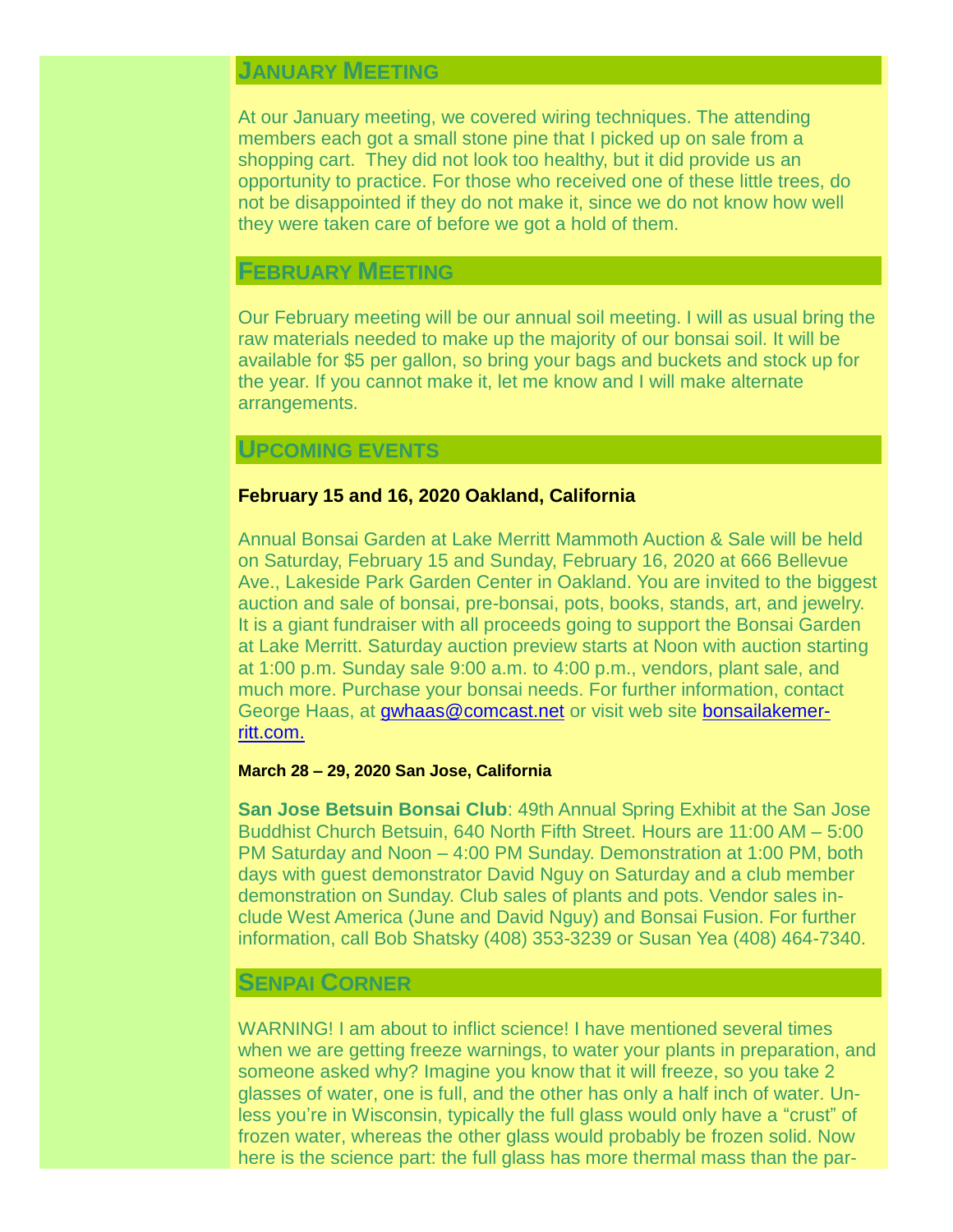tially filled glass. The same is with your trees. By watering before the freeze, you are providing more thermal mass within the pot, which will provide better protection against freezing.

#### **ELECTIONS**

.

Positions on the Board are still available. Please contact Bea if you are interested.

#### **TIDBITS**

I was "fortunate" enough this week to have to perform my civic duties (Jury Duty that is) at the Court right across the Lake Merritt Bonsai Gardens. Since I had 3 hours to kill, I decided to walk around Lake Merritt and to visit the Gardens, which I never visited before. They were in full preparation of this weekend show and lots of Bonsai had already been delivered for the huge sale event. I had the chance to meet Kathy Shaner (the first western woman and the only Japanese-certified bonsai master in the United States), the Curator and the artistic director for the collection. I spent a few minutes with her discussing the collection and I inquired why were they all big specimens (right up Mike Miller's alley).





Apparently, they have made a conscious decision to have the large specimens in the Garden and keep the small specimens behind the gate since some of the Bonsais were stolen last Christmas. A couple got recovered when they tried to sell them on line, unfortunately they were damaged…the others are still out there. I then went around the corner to visit the small waterfall Japanese Gardens.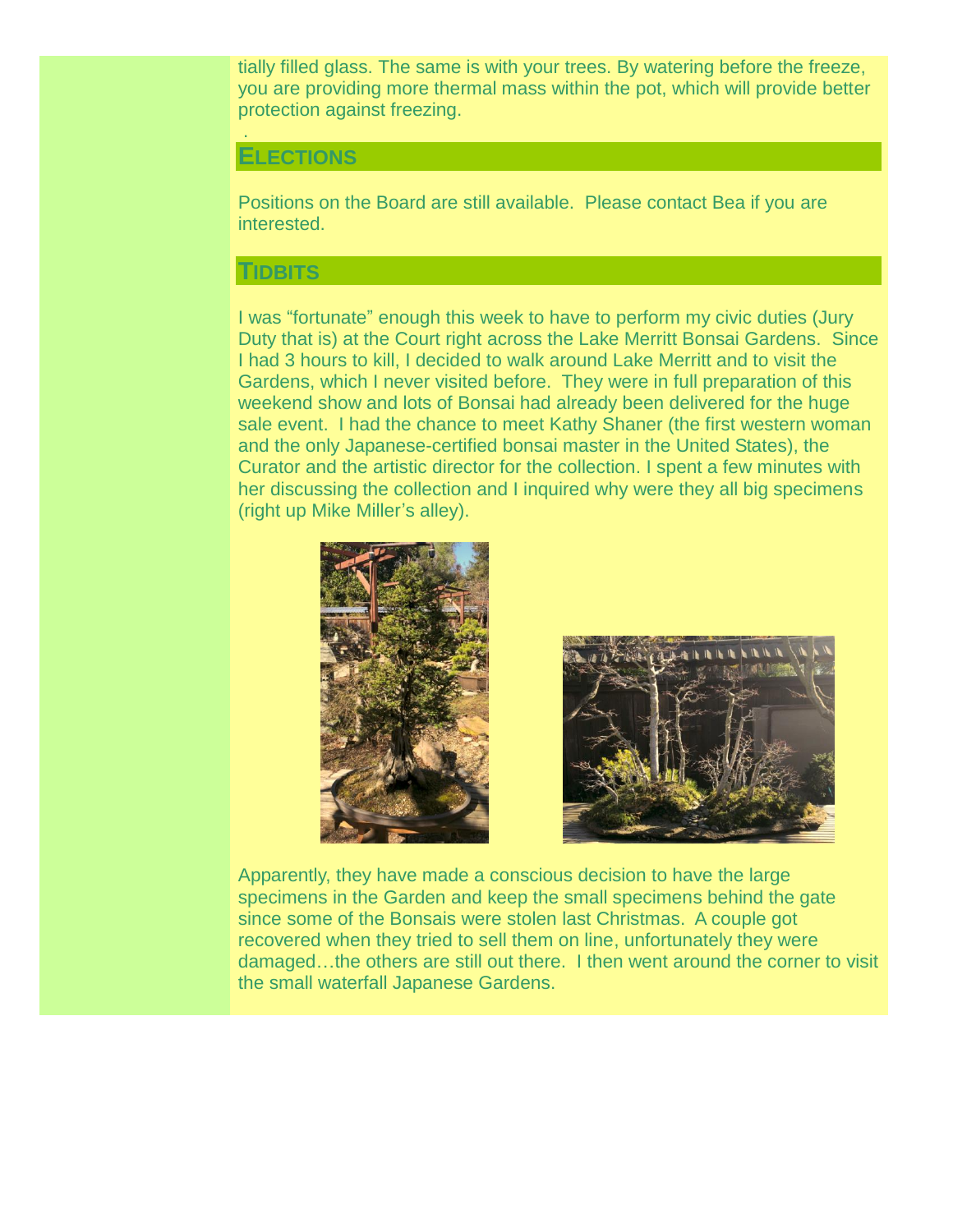

It was a great day, sunny and warm. They also have a herbs and flagrant garden and a sense of humor!



It is a long trip to just go and visit the Gardens, but if you are already there for some reason, take a few minutes to check it out.

# **THANK YOU ALDEN LANE**



981 Alden Lane Livermore, CA 94550

(925) 447-0280 [www.aldenlane.com](http://www.aldenlane.com/) Thanks to Alden Lane for allowing us to meet for free at the nursery as we start up. Alden Lane Nursery has evergreen and blooming trained Bonsai specimens in many sizes for indoors and outdoor gardens. Stop in and let one of the Bonsai experts help you design your own Bonsai masterpiece from the selection of Bonsai pots and starter plants. They also carry Bonsai tools and enough useful Bonsai accessories to satisfy even the most dedicated bonsai tree hobbyist.

The nice thing about meeting at Alden Lane is that you have the opportunity to not only pick up bonsai stock and supplies but to shop under the oaks amongst one

of the most extensive offerings for your home and garden. Inspiration and beauty abounds where ever you look along with the friendly, knowledgeable